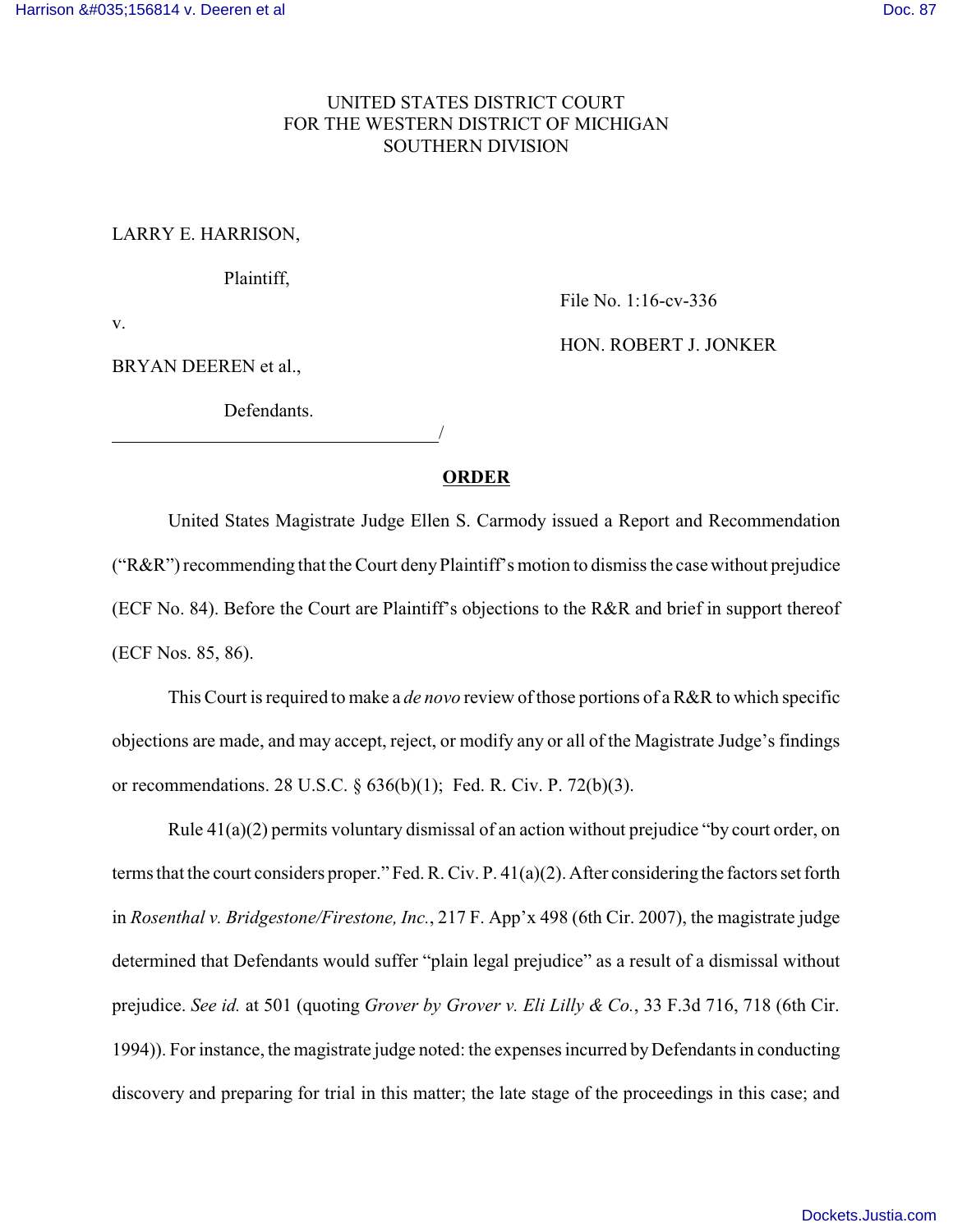Plaintiff's failure to provide a sufficient reason for a dismissal without prejudice. (R&R 4-5.)

In his objections, Plaintiff argues that *he* will be prejudiced by being forced to proceed in an action in which he cannot obtain monetary relief, because the Court has held that he cannot present evidence of damages as a sanction for his failure to provide complete answers to discovery requests.<sup>1</sup> Any prejudice to Plaintiff as a result of the Court's sanction is entirely attributable to Plaintiff. He contends that he should not be held responsible for the inadequate discovery responses because he was represented by counsel at the time; however, Plaintiff "voluntarily chose [his] attorney as his representative in the action, and he cannot now avoid the consequences of the acts or omissions of this freely selected agent." *Link v. Wabash R.R. Co.*, 370 U.S. 626, 633-34 (1962).

Plaintiff's discovery responses without counsel are no more forthcoming. As the record reflects, he has failed to produce medical records, leading to another order to compel, and a direct warning from the magistrate judge of potential consequences (ECF No. 83). Plaintiff has not objected to this order to compel. In effect, Plaintiff's motion to dismiss is an attempt to avoid the sanction imposed on him, and to avoid dealing with his additional problems since then. The magistrate judge rightly determined that it would not be proper to allow Plaintiff to dismiss his case without prejudice in these circumstances.

Accordingly,

**IT IS ORDERED** that Plaintiff's objections to the R&R (ECF No. 85) are **DENIED.**

**IT IS FURTHER ORDERED** that the R&R (ECFNo. 84)is**APPROVED**and **ADOPTED** as the opinion of this Court.

<sup>&</sup>lt;sup>1</sup>Plaintiff identifies several reasons why he believes that the Court's sanction is improper, but because the Court's sanction is not at issue in the R&R, and because the Court has already addressed Plaintiff's objections to the sanction on several occasions (ECF Nos. 55, 65), the Court will not address those issues here.